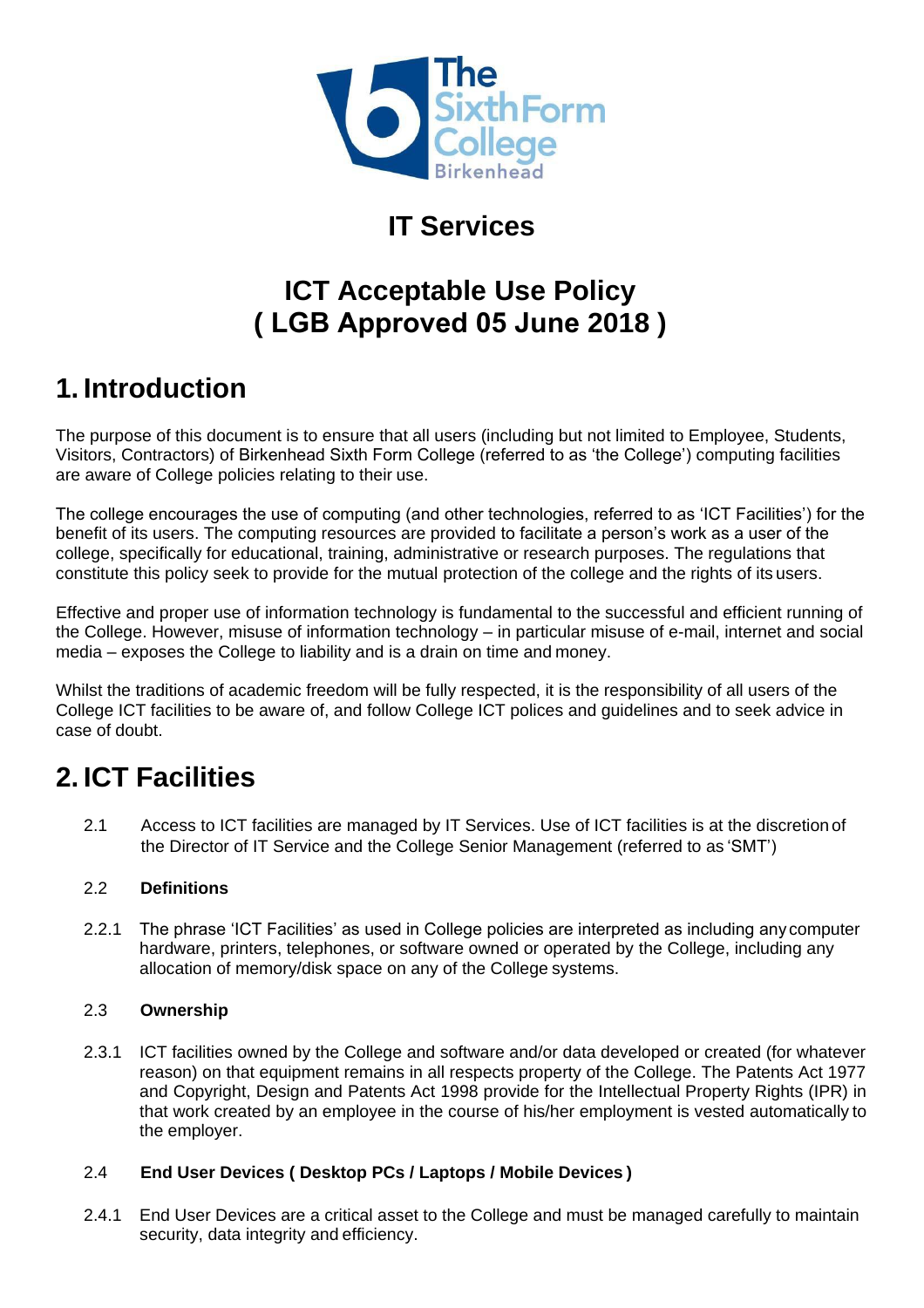- 2.4.2 IT Services has measures in place to prevent installation of software, but users must consult IT Services before attempting to install non-standard software on college devices.
- 2.4.3 All users have access to appropriate areas on the College's file servers for the secure storage of valuable files.
- 2.4.4 Laptop & Mobile devices are at a high risk from loss or theft and require additional security protection. All reasonable precautions must be taken to ensure that the hardware is stored securely.
- 2.4.5 To protect the integrity of the College systems and data procedures, passwords or authentication devices for gaining remote access to the College systems must not be stored with the computer. This includes the saving of passwords into remote access software.
- 2.4.6 Confidential data should not be taken offsite via removable media / etc. Remote Access provides a secure VDI (Virtual Desktop Infrastructure) system which is highly encrypted and secured. If there is a requirement to take any confidential data offsite then please discuss with the Director of IT Services, to ensure the College's Data Protection / GDPR obligations are met.
- 2.4.7 In event of loss or theft of a device you should report the matter promptly to IT Services to enable access to college systems by a device or user to be revoked and/or the activation of a remote locate and wipe facility operated by the college.

#### 2.5 **Loan Equipment**

- 2.5.1 The policy regarding loan equipment is similar to that for laptops and mobile devices. Most loan equipment is highly portable and attractive to thieves. Users who borrow loan equipment should sign for it (or obtain a parental signature) and bear the responsibility of its care. Loan equipment should be concealed and stored securely when not in use.
- 2.5.2 If loan equipment is stolen or lost you should report the matter promptly to IT Services to enable access to college systems by a device or user to be revoked and/or the activation of a remote locate and wipe facility operated by the college.
- 2.5.3 If damage occurs to loan equipment, please inform the Director of IT Services you should not attempt to fix or have the device repaired yourself.

#### 2.6 **ICT Disposal**

2.6.1 All ICT equipment must be disposed of by IT Services using a WEEE certified disposal company. All disposal documentation shall be kept within IT Services.

#### 2.7 **Software**

- 2.7.1 IT Services has measures in place to prevent installation of software, but users must consult IT Services before attempting to install non-standard software on college devices.
- 2.7.2 Only software properly purchased and/or approved by IT Services may be used on college hardware. Non-standard or unathorised software can cause problems with the stability of college ICT facilities.
- 2.7.3 Mobile Apps loaded onto College owned "tablet" devices are the responsibility of the user in terms of configuration and licensing. IT Services will support Apps on a "best endeavor" basis.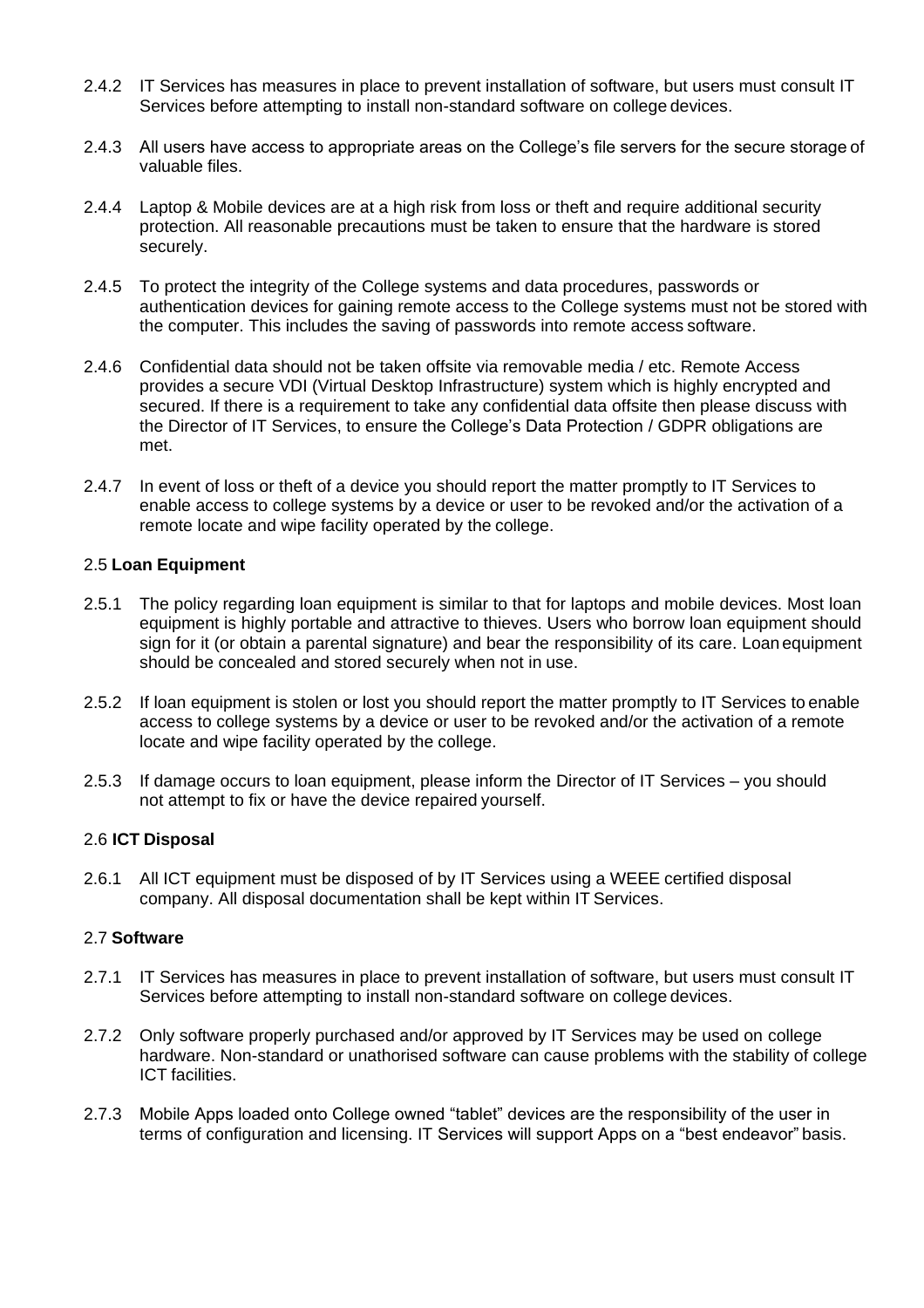#### 2.8 **Network Access**

- 2.8.1 In order to use the ICT facilities of the College a person must first be provided with their own user name by IT Services. Registration to use the computer facilities implies, and is conditional upon, acceptance of this Acceptable Use Policy. Staff users will be created upon receipt of a New User request from the HR Department. Student accounts will be created at the start of term via information contained within the college MIS System.
- 2.8.2 All individually allocated usernames and passwords are for the exclusive use of the individual to whom they are allocated. Passwords protect the College's systems from access by unauthorised people; they protect your work and the College's information. The user is personally responsible and accountable for all activities carried out under their username.
- 2.8.3 The password associated with a particular personal username must not be divulged to another person, except to trusted members of IT services. (The member of IT services will then show you how to re-set your password so that they no longer know it.) Attempts to access, or use, any username, which is not authorised to the user are prohibited.
- 2.8.4 Passwords have to be complex and must therefore:
	- a. Be at least six characters in length;
	- b. Contain characters from three of the following four categories:
		- i. English uppercase characters (A through Z)
		- ii. English lowercase characters (a through z)
		- iii. Base 10 digits (0 through 9)
		- iv. Non-alphabetic characters (for example, !, \$, #, %)
	- c. Not contain the user's account name or parts of the user's full name that exceed two consecutive characters e.g. not contain "Ash" if you happen to be a "Ashton".
	- d. Examples: B@bsfc1, C@claughtonCH43, Ilovec00l3ge, etc
- 2.8.5 IT Services does not allow the connection of non-college computer equipment to the network without prior written request and technical approval. This includes connection via dialup or Virtual Private Networking (VPN). This however excludes connecting devices via the College's BYOD (Bring Your Own Device) network.
- 2.8.6 It is college policy to store data on a network drive where it is regularly backed up. Valued documents and files should not be stored on Desktop PCs or laptops. Files stored on Desktop PCs are at risk of loss through hardware/software failure or automated administrative activity.
- 2.8.7 The College maintains a notification via Wirral Academy Trust with the Information Commissioner's Office in compliance with the Data Protection / GDPR Act. It is the responsibility of all College staff to ensure that personal data held and processed is within the terms of the College's data protection / GDPR policy.
- 2.8.8 Under no circumstances should you disclose personal or other confidential information held on computer to unauthorised persons. The unauthorised access to and/or unauthorised modification of data is a criminal offence under the Computers' Misuse Act 1990.
- 2.8.9 Old Student Accounts will be disabled during the first term. The data files relating to this account will be retained for 2 years as part of the College backup policy.
- 2.8.10 Old Staff Accounts will be disabled on the last day of service. It is the responsibility of the staff member to gather any relevant data, files and e- mails they require during their notice period. This data can be copied by IT Services upon request. The files relating to this account will be retained for as long as practically possible (minimum of 2 years) as part of the College backup policy.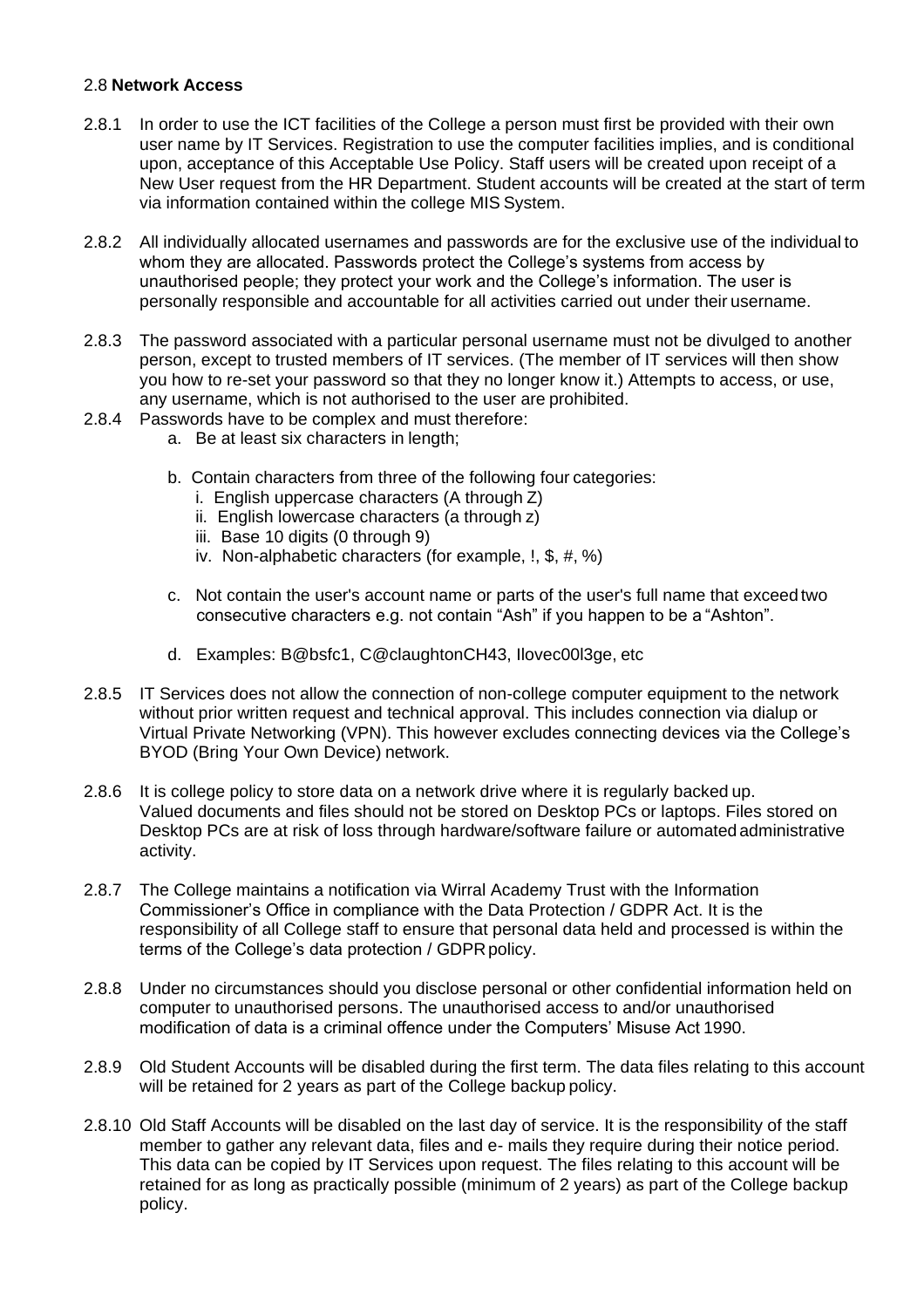#### 2.9 **Wireless Access**

- 2.9.1 The College supplies two different levels of wireless access; College Devices and Eduroam for BYOD.
- 2.9.2 College Devices is configured on college owned devices by IT Services. This is setup and authentication credentials are known only to IT Services. Devices connected via "College Mobile" wireless are treated exactly as a wired desktop PC and as such need to be protected.
- 2.9.3 Eduroam access is open to any wireless client. Clients connecting to Eduroam (BYOD) will either use the standard College network login credentials, or credentials supplied by their home institution (if they participate in the Eduroam program).
- 2.9.4 By connecting to Eduroam (BYOD) users are agreeing to the terms of this document. It is the responsibility of the individual to ensure their device is free from Viruses and any othermalicious software.
- 2.9.5 BYOD has been limited to only allow access to Internet and other web-based technologies (such as E-Mail / VLE and other online information portals). Access to file shares (such as network drives) are not permitted and controls are in place to prevent it.
- 2.9.6 Users may access files and applications via the College's remote access facility. This is provided via a secure VDI (Virtual Desktop Infrastructure) system which is highly encrypted and secured.

### **3. Data Security**

- 3.1.1 You must only access information held on the College's computer systems if you have been properly authorised to do so and you need the information to carry out your work.
- 3.1.2 It is college policy to store data on a network drive where it is regularly backed up. Valued documents and files should not be stored on Desktop PCs or laptops. Files stored on Desktop PCs are at risk of loss through hardware/software failure or automated administrative activity.

#### 3.2 **Personal Data and the Data Protection Act / GDPR**

- 3.2.1 The College maintains a notification via Wirral Academy Trust with the Information Commissioner's Office in compliance with Data Protection / GDPR. It is the responsibility of all College staff to ensure that personal data held and processed is within the terms of the College's data protection / GDPR policy.
- 3.2.2 Under no circumstances should you disclose personal or other confidential information held on computer to unauthorised persons. The unauthorised access to and/or unauthorised modification of data is a criminal offence under the Computers' Misuse Act 1990.

#### 3.3 **Freedom of Information Act**

3.3.1 The College is subject to the provisions of the Freedom of Information Act (2000) which provides for the general right of access to information held by public authorities.

Employees should be aware that the Act effectively extends rights available under the Data Protection Act / GDPR to include all types of information held, whether personal or nonpersonal. Requests will be dealt with according to the College Freedom of InformationPolicy.

3.3.2 Staff should note that all data and correspondence, including e-mail messages, held by the College may be provided to a data subject, internal or external, in the event of a subject access request.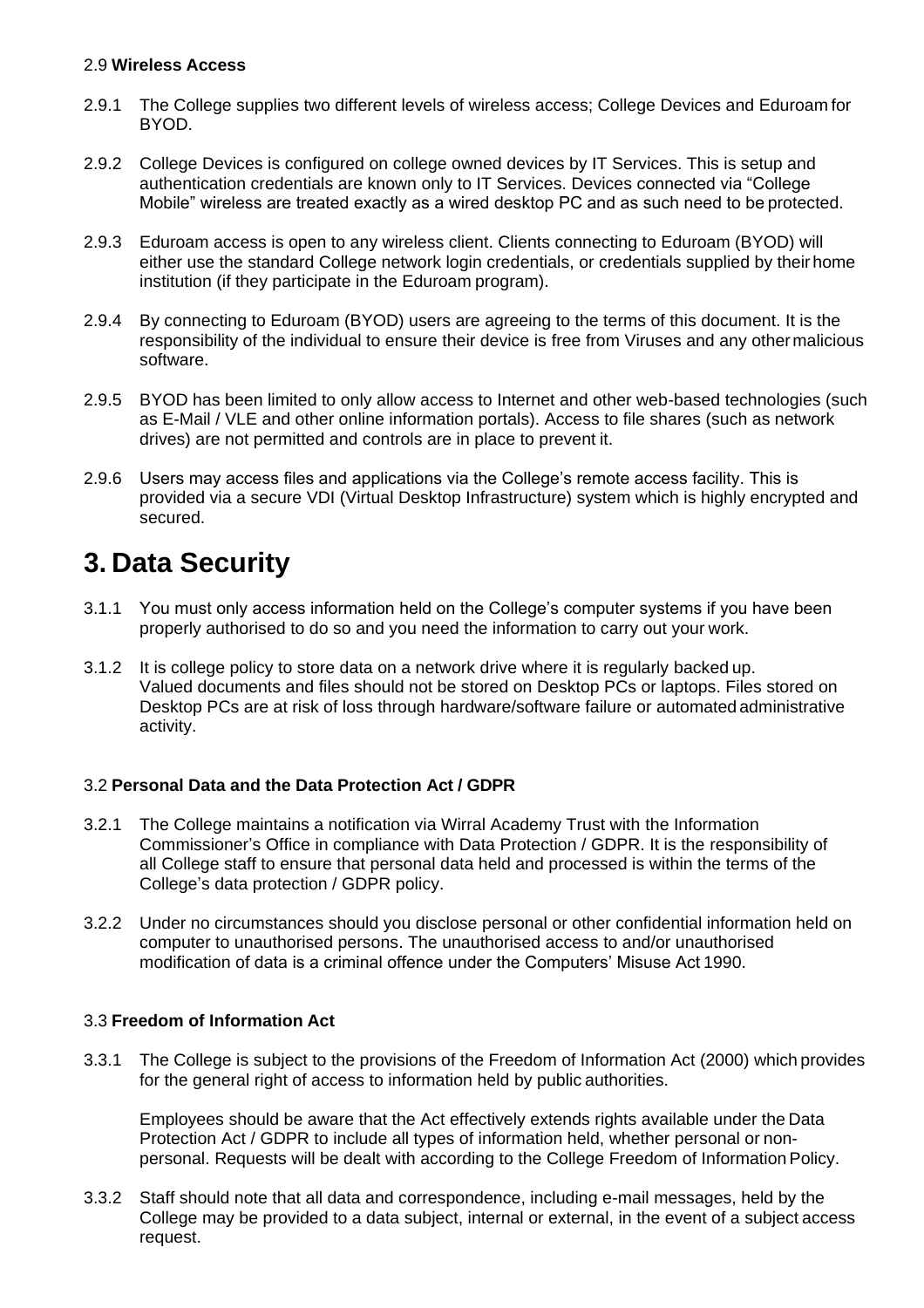#### 3.4 **Anti-Virus / Anti-Spam Protection**

- 3.4.1 Anti-virus software is loaded on all computers as standard and is updated regularly via the network. There are security protocols in place to prevent users from attempting to remove or deactive the Anti-Virus software, so please do not attempt to do so.
- 3.4.2 Non-College software or data files intended to be run on college equipment by external people such as engineers or trainers must be checked for viruses before use. If you suspect that a virus has infected a computer then stop using the computer and contact IT Services immediately. As soon as a Virus is detected on an external device (such as a USB), IT Services are immediately emailed (and an automatic clean-up is attempted).
- 3.4.3 Files received by or sent by e-mail are checked for viruses automatically.
- 3.4.4 Remote users are responsible for maintaining up to date virus definitions on their own computers and can contact IT Services for help as required.
- 3.4.5 Computers and email accounts are the property of the College and are designed to assist in the performance of your work. You should, therefore, have no expectation of privacy in any email sent or received, whether it is of a business or personal nature.

# **4. E-Mail**

### 4.1 **Use and Responsibility**

- 4.1.1 Staff The College's email system is provided for the College's business purposes and academic support. Limited personal use of the email system is permitted, but not to a level that would influence the primary business purpose. The College will be held liable for any contractual arrangements entered into by email by members of staff if it is reasonable for the recipient to assume that such people are acting with authority (employer's vicarious liability). Such commitments should be avoided at all costs unless specifically authorised.
- 4.1.2 Students The College's email system is provided to aid users with their studies. Personal use of the email system is permitted, but the account is only valid whilst you are a student at the college.
- 4.1.3 You should not use your college email if purchasing personal goods.
- 4.1.4 The email system costs the college time and money and it must be used judiciously in the same manner as other college resources such as telephones and photocopying.
- 4.1.5 College-wide email messages must be business related and of significant importance to all employees. Non-College email accounts should not be used for conducting College business unless in an emergency situation.

#### 4.2 **Content**

- 4.2.1 Email messages must be treated like any other formal written communication. Improper statements in email can give rise to personal liability and liability for the College and can constitute a serious disciplinary matter.
- 4.2.2 Email messages to or from you cannot be considered to be private or confidential.
- 4.2.3 Email can be copied and forwarded to numerous recipients quickly and easily and you should assume that they could be read by anyone.
- 4.2.4 Consider carefully before sending confidential or sensitive information via email. Email messages, however confidential or damaging, may have to be disclosed in court proceedings. Please consult IT Services for advice.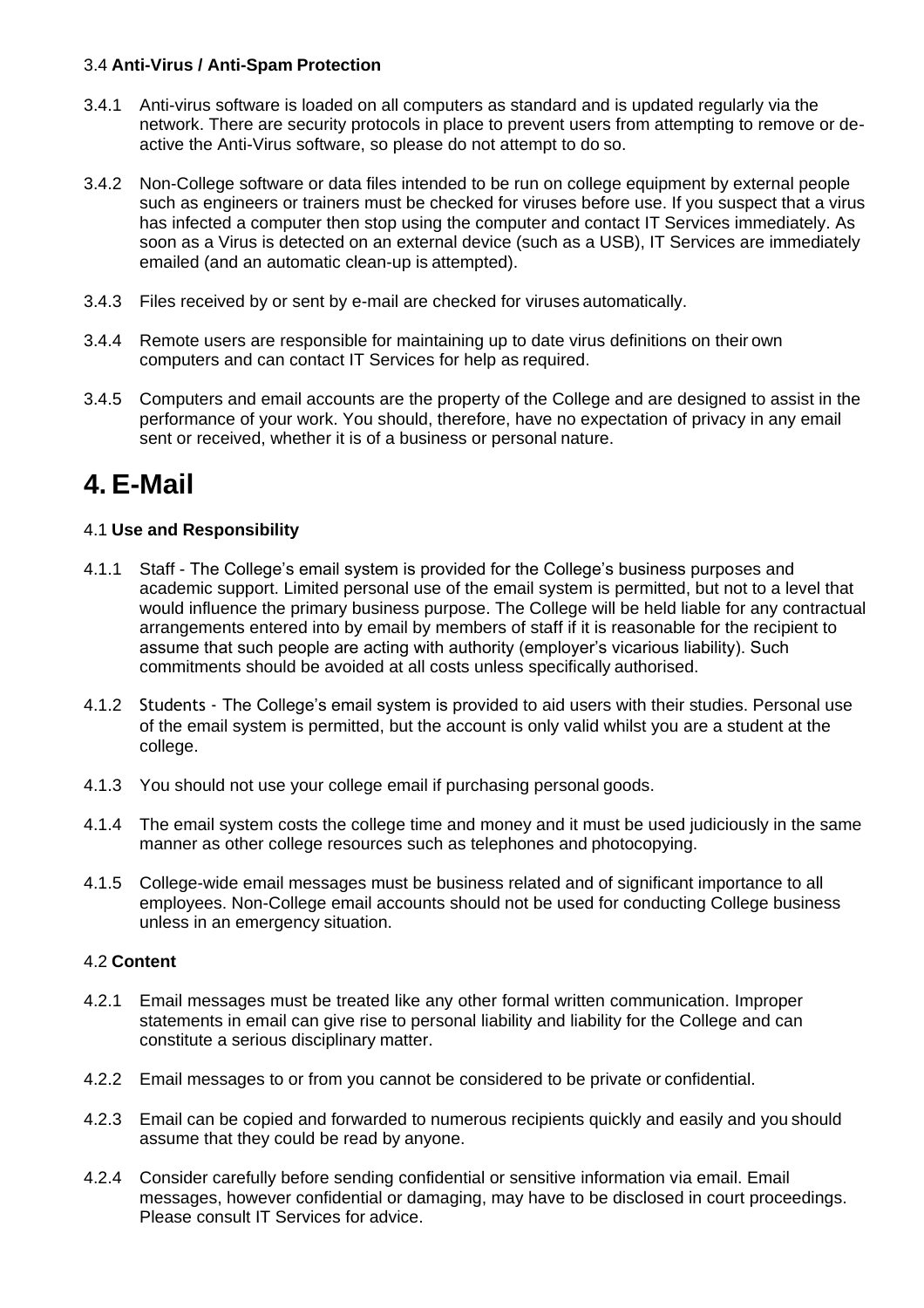- 4.2.5 Do not create or send email messages that may be intimidating, hostile or offensive on the basis of sex, race, color, religion, national origin, sexual orientation or disability. It is never permissible to subject another person to public humiliation or ridicule; this is equally true via email.
- 4.2.6 Copyright law applies to email. Do not use e-mail to transmit or circulate copyrighted materials.

#### 4.3 **Privacy**

- 4.3.1 Email messages to or from you cannot be considered to be private or confidential. College emails will be regarded as the joint property of the College and the individual staff member or student.
- 4.3.2 Although it is not policy to routinely examine the content of individual emails. The college reserves the right to monitor messages, at any time, for specific instances in which there is good cause for such monitoring or legal obligation to do so. Good cause shall include the need to fulfil legislative obligations, detect employee/student wrongdoing, protect the rights or property of the college, to protect the College ICT system security, to obtain essential business information after reasonable efforts have been made to contact the mailbox user or to comply with legal process.
- 4.3.3 Emails are routinely scanned for the use of offensive language.
- 4.3.4 Messages sent or received may be copied and disclosed by the College for lawful purposes without prior notice. Requests for access/monitoring unless required by law will only be authorized by a member of SMT.
- 4.3.5 It is not permissible to access or to send email from another users account either directly or indirectly, unless you obtain that person's prior written approval and a note is made with IT Services.

### **5. Internet**

#### 5.1 **Internet**

- 5.1.1 All Internet usage from the College network is monitored and logged. Reporting on aggregate usage is performed on a regular basis. When specific circumstances of abuse warrant it, individual web sessions will be investigated and linked to the relevant user account. Such an investigation may result in action via the College's Disciplinary Procedure and possibly criminal investigation.
- 5.1.2 Copyright and licensing conditions must be observed when downloading from the internet.
- 5.1.3 Once information is published on the worldwide web anyone from anywhere in the world can access it. It is therefore critical that material of a proprietary or sensitive nature should not be published on unsecured public web sites.
- 5.1.4 The College reserves the right to remove access to any site(s) which it feels may inhibit the primary business purpose of College.

Personal comments about members of staff and students are not acceptable. If in any doubt about other specific usage of such site(s) then discuss the matter with your Head of Faculty/Line Manager or, in the case of students, your tutor.

5.1.5 Instant messaging is free, fast, real-time and powerful. However instant messaging also carries inherent risks: lack of encryption (allowing the possibility of eavesdropping) logging of chat conversations without a user's knowledge and virus risks. Due to these risks, the College does not currently allow the use of instant messaging for the communication of sensitive or proprietary College information.